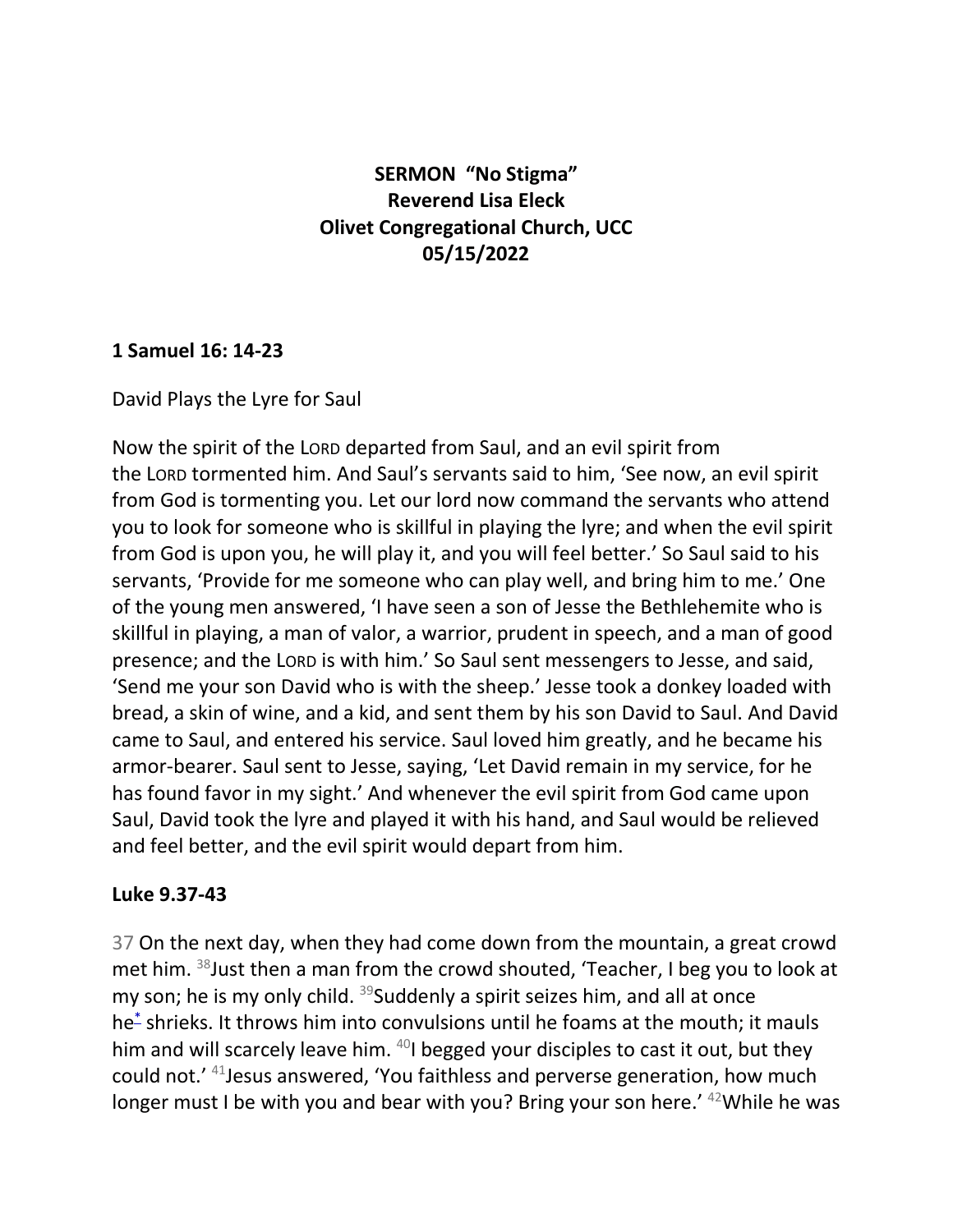coming, the demon dashed him to the ground in convulsions. But Jesus rebuked the unclean spirit, healed the boy, and gave him back to his father. <sup>43</sup>And all were astounded at the greatness of God.

## **SERMON "No Stigma"**

A number of years ago, I was visiting with a good friend. She is a lovely lady, whom I had known since my daughters were little and grew to know more as we both participated in activities at church. This particular morning, my friend confided in me that her son, a young adult, was inpatient at a local psychiatric facility. A few years earlier, he had been in a bad skiing accident and seriously injured his back. He had had surgery and was prescribed pain killers. His pain was always there, before and after his surgery. The pain medication did not adequately relieve his pain and he became addicted. He was in the hospital with substance abuse disorder.

My friend told me about this, asking that I keep it in strict confidence, which I did. But we also discussed that it wasn't fair that she felt the need to keep this to herself. If her son had been hospitalized with a medical condition, she would feel free to speak openly about his condition, to share her concerns and emotions as a mother. She would be able to receive support of others, especially her church community. If her son was hospitalized with a medical condition, she would not worry about what people think. She would not have to think about the stigma that comes with having a mental health condition.

It is indeed sad and an injustice that there is a stigma attached to mental health conditions such as major depression, bipolar disorder, schizophrenia, post traumatic stress disorder, eating disorders, and substance use disorders. It is not fair that individuals who live with a chemical imbalance in their brain are reluctant to seek treatment for their mental health condition because they are told that it's all in their head or it's a sign of weakness to require medication and/or need counselling for their condition. It is not fair or just that family or friends of persons who struggle with mental illness should feel shame or embarrassment toward speaking about their loved one's illness and their struggle. It is unjust that there is inadequate emergency and inpatient care for adults with mental illnesses and even less care available for children. It is very sad when people do not see their church as a place where they are free to speak of what they are going through.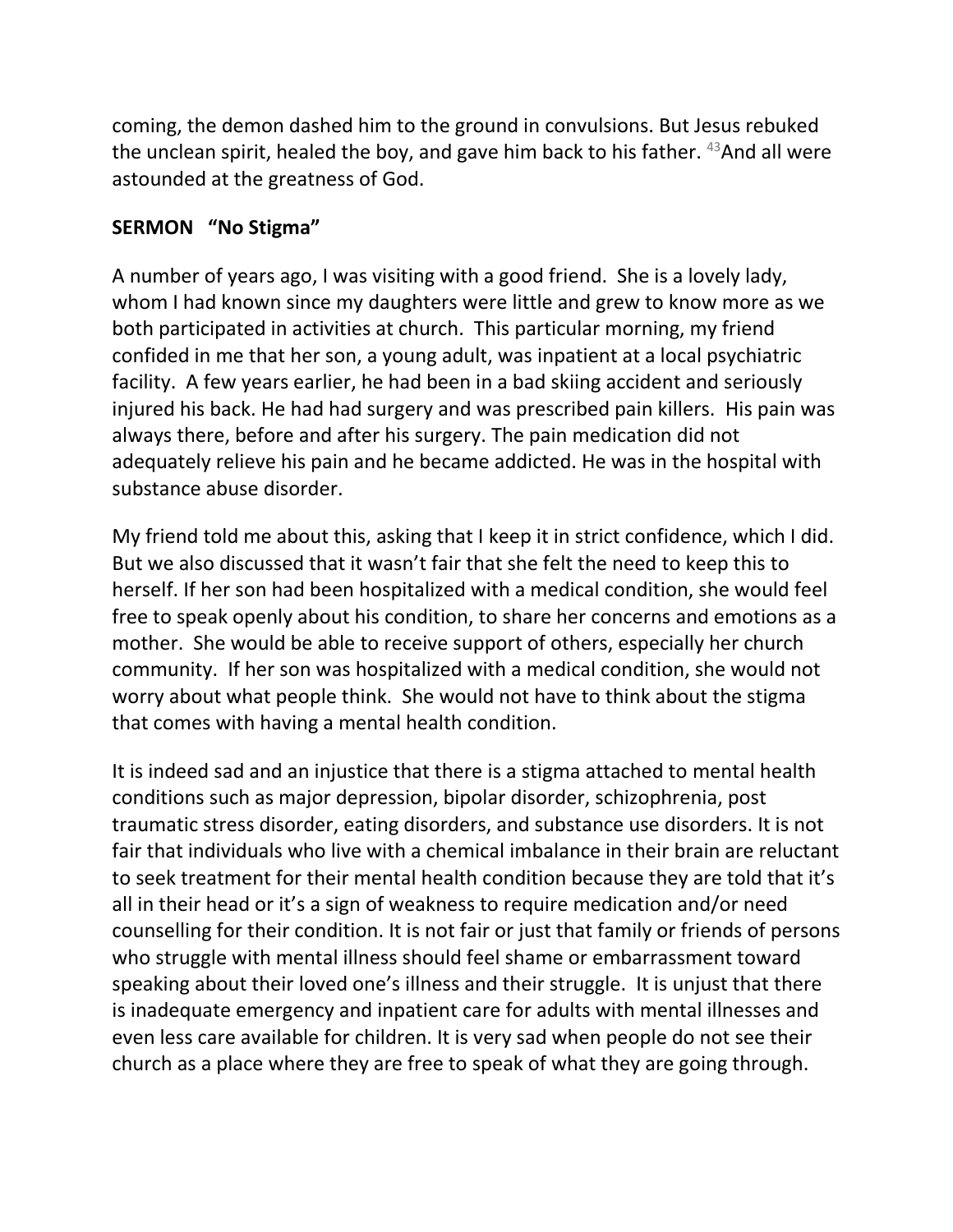In her book, "Blessed are the crazy; breaking the silence about mental illness, family and church," \* Reverend Sarah Griffith Lund shares her experience as a person with "crazy in the blood," her words for the familial, biological predisposition for mental illness. She discusses the members in her family with mental illness – growing up with her father with bipolar disorder and one brother with bipolar disorder. She also shares the story of a cousin with mental illness who ended up on death row for murder and died by execution.

With honesty and sensitivity she describes what it was like having an abusive father whose bipolar disease was never treated and how it affected her life and her faith. She describes her brother's battle with bipolar disease over the course of his life and how medications were not always effective. So he turned to selfmedication with alcohol, which further contributed to his problems and need for inpatient hospitalizations. She states, that to tell her story, "to give my own testimony as the daughter and sister of crazy blood, is to slowly patch together pieces of my heart torn apart by pain and sadness of living with mental illness." (p. 38) And she shares being the chaplain for her cousin as his execution drew near, a young man who was severely abused and neglected from a very early age, which likely contributed to his deviant behavior over time.

Sarah shares how her experiences and those of her family impacted their relationships but also how her faith and her experience of God evolved over time. Most poignant and provocative were her questions after being present with her cousin, Paul, while on death row and at his execution. She shares her question as to where God was on death row. She came to the conclusion that God was present, working through her as Paul's spiritual advisor. And God was also with Paul, a redeemed sinner. She said,"God did not abandon me and God did not abandon Paul. But another question remains: if God was with Paul and in Paul, then what happened to the God-part of Paul when he was executed? Did part of God get executed too? This is what makes the most sense to me now: part of me and part of God died the night of Paul's execution." (p.68)

Sarah acknowledges that it is easy to feel God's presence when things are good – in nature, at the birth of an infant, in the presence of a loved one; but that God is also present in times of pain. Often we ask where God is in the messiness of life when we don't feel God's presence. She says, "I believe that there is a deeper spiritual knowing that comes as revelation, so that God's existence no longer depends on us saying it is so, or detecting it with our senses. Over time I've come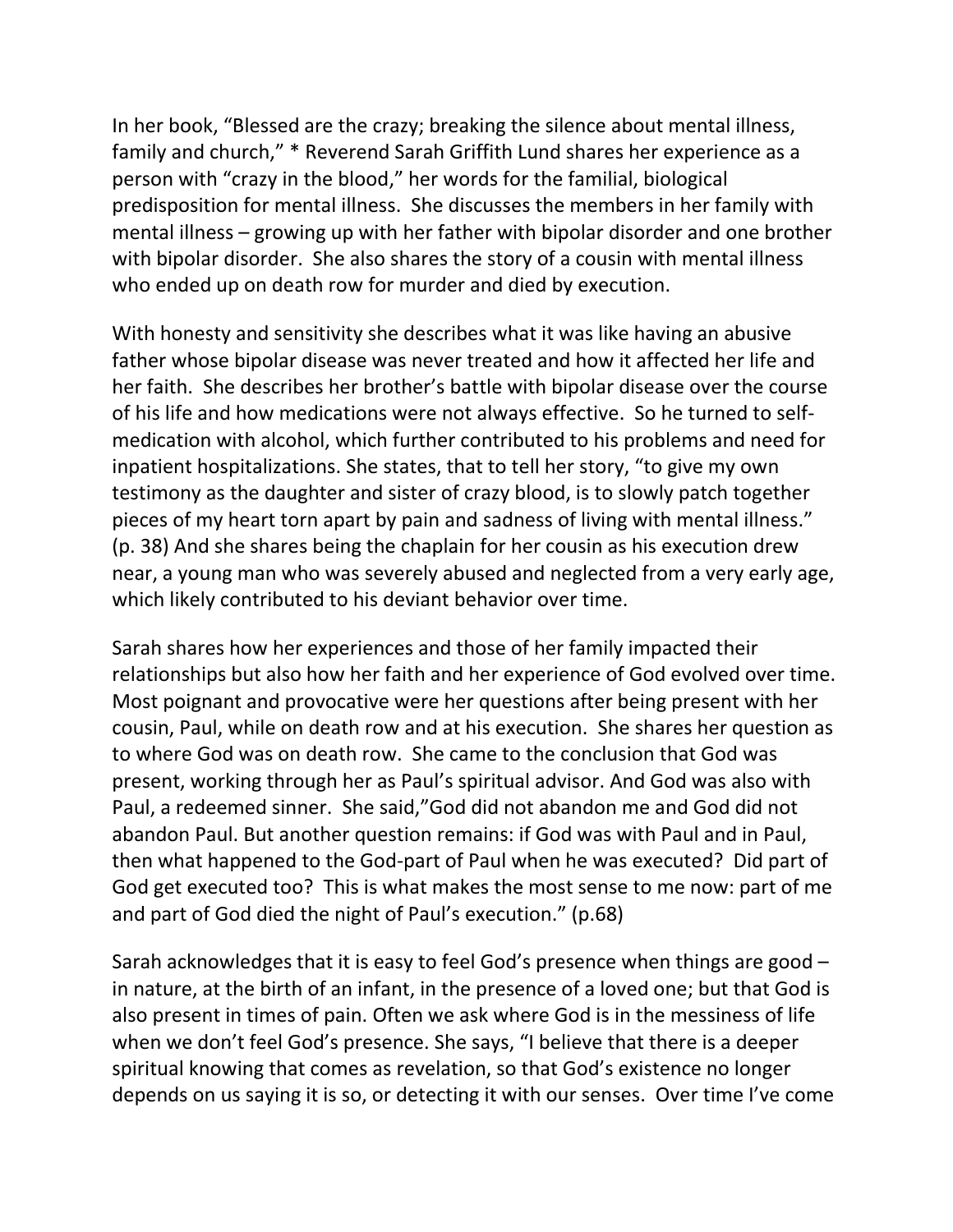to know that God is everywhere: on a scary car ride with a crazy father, in psychiatric care units, and on death row. You might discover God in places I've never been. That's why I have come to believe that there is no where that God is not. God is everywhere." (p. 73).

Sarah's story is moving and intense at times. In her struggle with God and faith, her belief in the love of God always present prevails – not in a canned or sappy way, but as Presence even in painful circumstances. She quotes the Jewish and Buddhist mystic, Leonard Cohen, who said, "There is a crack in everything; that's how the light gets in." She goes on to speak of our ability to choose God in times of struggle, that "When pain breaks open our hearts, there is a new opening for God's light to come in."(p. 72)

Then Sarah moves beyond her personal story to the faith community. She shares the story of a pastor with whom she is a friend. He sadly told her that six individuals in his congregation had attempted suicide in the previous year. What compounded the sadness of this compassionate pastor who wanted to minister to these individuals was that none of these individuals had returned to church. He was unsure why. But he attributed it, in part, to potential embarrassment or shame related to their illness by the individuals or fear of rejection by the congregation. The fact that these individuals felt unable to return to church in a time of great need weighed heavy on that pastor's heart.

Sarah speaks of the role of communities of faith. She reminds us of the power of telling stories, that Jesus told stories as a means of teaching and sharing his message of love. She acknowledges that the stigma of mental illness makes it difficult for individuals with mental illness or their loved ones to share their stories. They would often rather lie or cover up the truth than to face possible humiliation or rejection. She believes that churches (especially those that profess that mental illness can be cured without medication or counselling but rather, with prayer, exorcism, and faith) perpetuate a culture of stigma or shame. For instance, when persons with mental illness demonstrate inappropriate behaviors, parishioners may voice opinions that their loved ones are not providing the right structure or control of behaviors. In other circumstances, congregations view suicide as a sin and the person is damned. (Sarah questions how a loving God could inflict eternal damnation upon someone who was in so much pain that he or she took their own life.) Or congregations harbor fear or mistrust and isolate themselves from person or the family of the person with mental illness.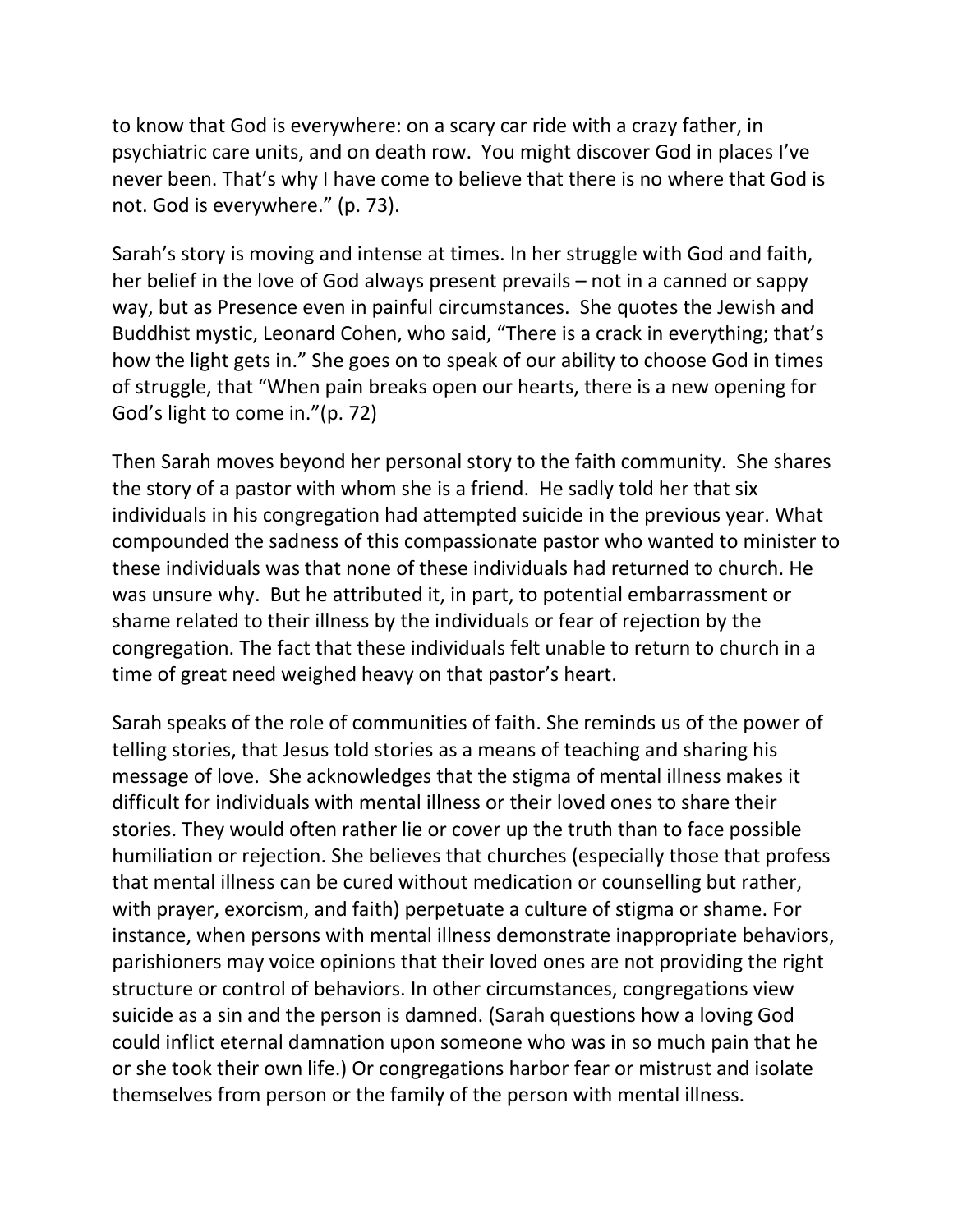So how might churches respond to those who struggle with mental illness – to the individuals or to their loved ones? Sarah offers solutions for faith communities. She recommends creating a safe environment and opportunities for persons to share their stories. She suggests that church members become educated about mental illness to "help communities reduce the stigma of mental illness, and promote inclusion, welcome, and spiritual support for people with mental illness and their families." (p. 97) Additionally, as individuals and as a community of faith, they can advocate for increased funding for and increased availability of resources and services for care of individuals who suffer from mental illness.

As persons of faith, we can be like David, who cared for Saul. When Saul, stricken by an evil spirit, likely a form of mental illness, became enraged, David played the lyre for him. It calmed him down. Perhaps it was the music that soothed Saul's behaviors. Music is certainly therapeutic. But perhaps it was David's calm and reassuring presence in the midst of Saul's out of control behavior that helped Saul to calm down. We can be a calm, non-anxious presence and reassuring to the one who struggles – even if we don't play the lyre. As a side note, we can challenge those individuals who say that a person's mental illness is a curse from God. Our loving God would not inflict mental illness upon a person any more than God would inflict cancer or some other terrible medical condition on a person.

And we can be like Jesus. No, we may not be able to heal the person with a brain disorder on the spot. We can see the person with mental illness as a beloved child – a child of God. We can respond to their family like Jesus did to the father that called out to him. Like Jesus listened to the story of that father. We can listen to the stories of loved ones and hear their requests for help – encouraging them to speak their truth. We can make sure they do not feel judged, that there is no stigma. We can respond to their pleas for help by being supportive and compassionate, acknowledging the difficulties and stress involved in being a caregiver. And we can pray.

As followers of Jesus who seek to love our neighbor, including our neighbor with a mental illness, we m us first look at ourselves. We must see if we harbor preconceived notions or stigmas. If we do, we can seek to learn more and to listen to stories of others. Then we can be present to the person who struggles. When we are a non-anxious presence, when we listen to another's story without judgement but with love and support, when we convey a message that all are